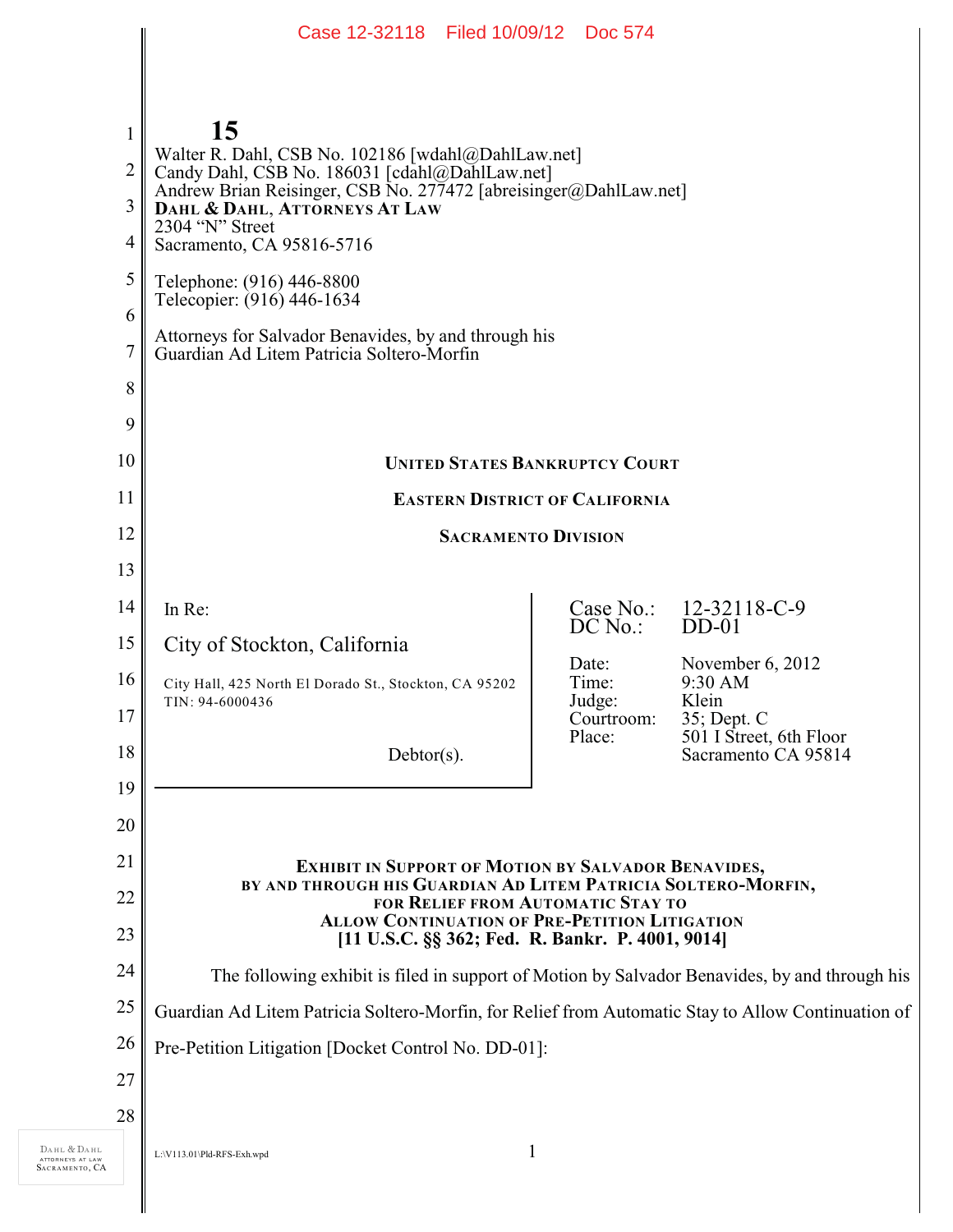|                |                            |                        | Case 12-32118 Filed 10/09/12 Doc 574                 |                                                                                                                                                                      |
|----------------|----------------------------|------------------------|------------------------------------------------------|----------------------------------------------------------------------------------------------------------------------------------------------------------------------|
|                |                            |                        |                                                      |                                                                                                                                                                      |
|                |                            |                        |                                                      |                                                                                                                                                                      |
| $\mathbf{1}$   | Exhibit                    | Title / Description    |                                                      | <b>Starting Page No.</b>                                                                                                                                             |
| $\overline{2}$ | $\mathbf{A}$               |                        | Movant's Complaint for Personal Injuries and Damages | 3                                                                                                                                                                    |
| 3              |                            |                        |                                                      |                                                                                                                                                                      |
| $\overline{4}$ |                            |                        |                                                      |                                                                                                                                                                      |
| 5              |                            | Dated: October 9, 2012 | DAHL & DAHL,                                         |                                                                                                                                                                      |
| 6              |                            |                        | <b>ATTORNEYS AT LAW</b>                              |                                                                                                                                                                      |
| $\overline{7}$ |                            |                        |                                                      |                                                                                                                                                                      |
| $8\,$          |                            |                        |                                                      | By: <u>/s/ Andrew Brian Reisinger</u><br>Andrew Brian Reisinger<br>Attorneys for Salvador Benavides, by and through<br>his Guardian Ad Litem Patricia Soltero-Morfin |
| 9              |                            |                        |                                                      |                                                                                                                                                                      |
| 10             |                            |                        |                                                      |                                                                                                                                                                      |
| 11             |                            |                        |                                                      |                                                                                                                                                                      |
| 12             |                            |                        |                                                      |                                                                                                                                                                      |
| 13             |                            |                        |                                                      |                                                                                                                                                                      |
| 14             |                            |                        |                                                      |                                                                                                                                                                      |
| 15             |                            |                        |                                                      |                                                                                                                                                                      |
| 16             |                            |                        |                                                      |                                                                                                                                                                      |
| 17             |                            |                        |                                                      |                                                                                                                                                                      |
| $18\,$         |                            |                        |                                                      |                                                                                                                                                                      |
| 19             |                            |                        |                                                      |                                                                                                                                                                      |
| $20\,$         |                            |                        |                                                      |                                                                                                                                                                      |
| 21             |                            |                        |                                                      |                                                                                                                                                                      |
| 22             |                            |                        |                                                      |                                                                                                                                                                      |
| 23             |                            |                        |                                                      |                                                                                                                                                                      |
| 24             |                            |                        |                                                      |                                                                                                                                                                      |
| 25             |                            |                        |                                                      |                                                                                                                                                                      |
| 26             |                            |                        |                                                      |                                                                                                                                                                      |
| 27             |                            |                        |                                                      |                                                                                                                                                                      |
| 28             |                            |                        |                                                      |                                                                                                                                                                      |
|                | L:\V113.01\Pld-RFS-Exh.wpd |                        | $\mathbf{2}$                                         |                                                                                                                                                                      |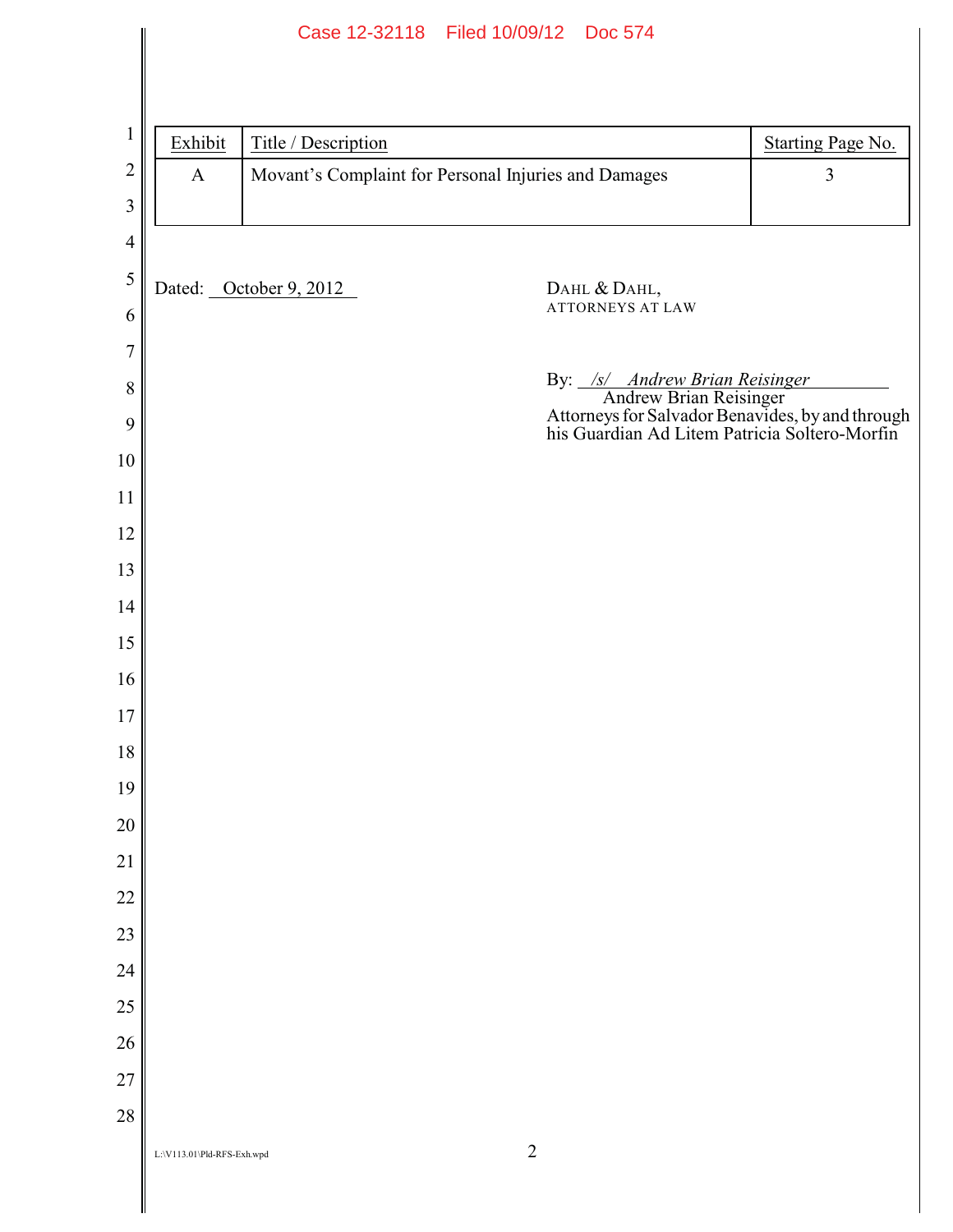## Case 12-32118 Filed 10/09/12 Doc 574 .

 $\mathbb{Z}$ 

 $\hat{\mathbf{r}}$ 

|                 | Case 12-32118 Filed 10/09/12 Doc 574 /                                                                                      |
|-----------------|-----------------------------------------------------------------------------------------------------------------------------|
|                 |                                                                                                                             |
|                 | SUPERIOR COURT                                                                                                              |
|                 | R. LEWIS VAN BLOIS sbn 38912<br>2012 JAN 26 PM 12: 17<br>THOMAS C. KNOWLES sbn 40899                                        |
| $\overline{2}$  | VAN BLOIS & ASSOCIATES<br>ROSA JUNCUERO.<br><b>Airport Corporate Centre</b>                                                 |
| 3               | $BY$ <sub>---</sub><br>7677 Oakport Street, Suite 565<br>DEPUTY                                                             |
| 4               | Oakland, CA 94621<br>Telephone: (510) 635-1284                                                                              |
| 5               | Facsimile: (510) 635-1516                                                                                                   |
| $6\phantom{1}6$ | Attorneys for Plaintiff                                                                                                     |
| $\overline{7}$  |                                                                                                                             |
| 8               |                                                                                                                             |
| 9               |                                                                                                                             |
| 10              | SUPERIOR COURT OF CALIFORNIA, COUNTY OF SAN JOAQUIN                                                                         |
| 11              |                                                                                                                             |
| 12              | UNLIMITED CIVIL ACTION                                                                                                      |
| 13              |                                                                                                                             |
| 14              |                                                                                                                             |
| 15              | 39-2012-00275791-CU-PA-STK<br>Case Nc.<br>SALVADOR BENAVIDES, by and through                                                |
| 16              | his Guardian ad Litem, PATRICIA<br>SOLTERO-MORFIN,                                                                          |
| 17              | Plaintiff,                                                                                                                  |
| 18              | Complaint for Personal Injuries and Damages                                                                                 |
| 19              | VS,                                                                                                                         |
| 20              | CITY OF STOCKTON, STATE OF<br>CALIFORNIA, and DOES 1 through 100,                                                           |
| 21              | inclusive,                                                                                                                  |
| 22              | Defendants.                                                                                                                 |
| 23              |                                                                                                                             |
| 24              |                                                                                                                             |
| 25              | COMES NOW plaintiff SALVADOR BENAVIDES, by and through his Guardian ad                                                      |
| 26              | Litem, Patricia Soltero-Morfin, and for cause of action against defendants, and each of them,<br>Illines LESUEN ASSIGNED TO |
|                 | JUDGE LESLEY D. HOLLOND IN DEPARTMENT 19<br>alleges:                                                                        |
|                 | FOR ALL PURPOSES, INCLUDING TRIAL<br>Page 3 of 15                                                                           |
|                 | Complaint for Personal Injuries ha blant ges                                                                                |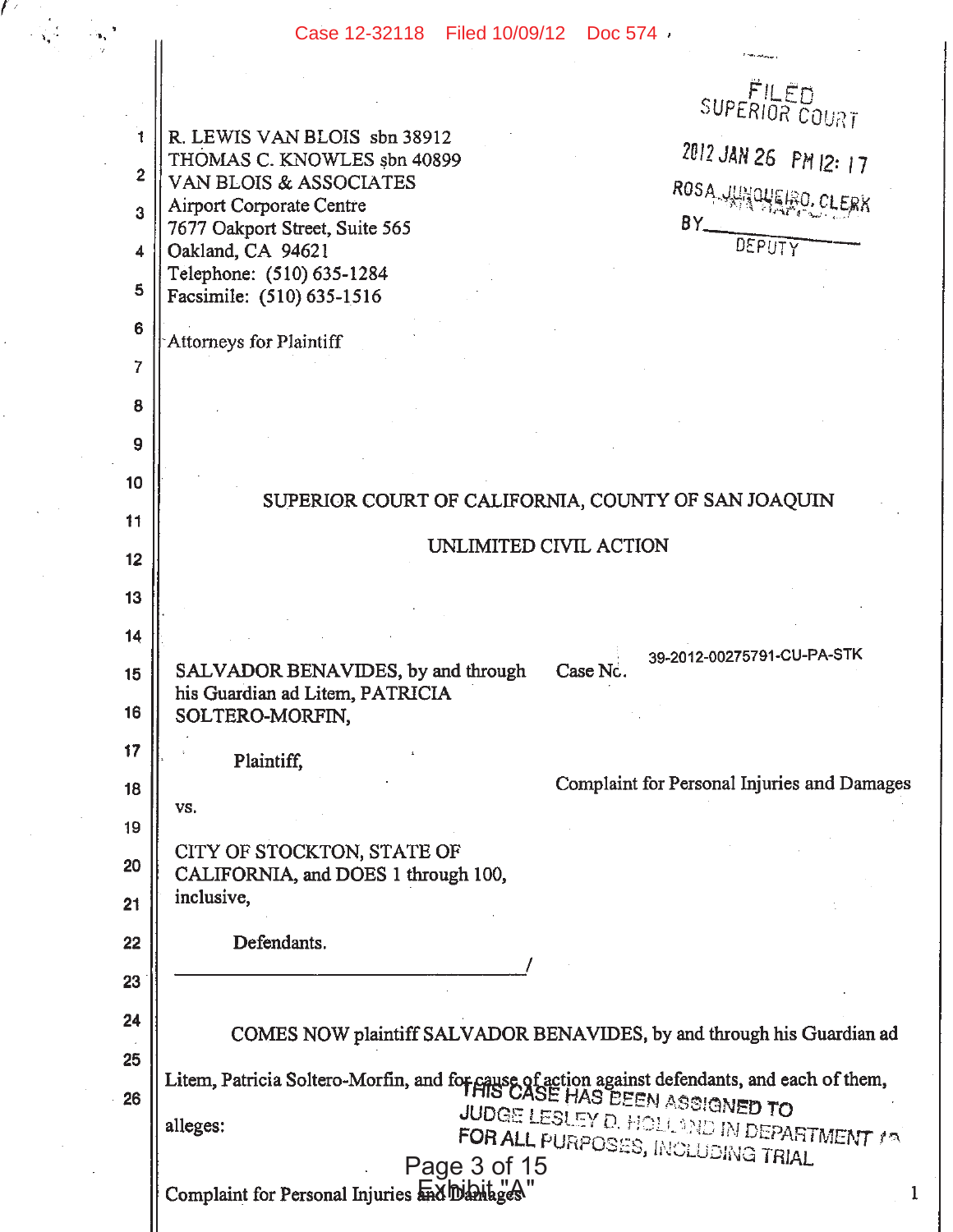v, 1

 $\mathbf{1}$ 

 $\overline{2}$ 

## FIRST COUNT

 $\sim$ 

| ${\bf 3}$ | 1. | Plaintiff SALVADOR BENAVIDES is now an incompetent adult as a result of the                          |                  |
|-----------|----|------------------------------------------------------------------------------------------------------|------------------|
| 4<br>5    |    | injuries received on April 12, 2011. Prior to the issuance of summons in this action, the            |                  |
| 6         |    | above-entitled Court, by its order regularly made and entered, appointed his mother                  |                  |
| 7         |    | PATRICIA SOLTERO-MORFIN the Guardian ad Litem of said plaintiff, for the                             |                  |
| 8         |    | purpose of prosecuting this action on behalf of said plaintiff, and said PATRICIA                    |                  |
| 9         |    | SOLTERO-MORFIN at the time of issuance of summons in this action, was and ever                       |                  |
| 10        |    | since has been the regularly appointed, duly qualified and acting Guardian ad Litem of               |                  |
| 11        |    | said incompetent plaintiff.                                                                          |                  |
| 12        | 2. | The true names or capacities, whether individual, corporate, associate or otherwise, of              |                  |
| 13<br>14  |    | the defendants sued herein as DOES, are unknown to plaintiffs, who therefore sue said                |                  |
| 15        |    | defendants by such fictitious names, pursuant to Section 474 of the Code of Civil                    |                  |
| 16        |    |                                                                                                      |                  |
| 17        |    | Procedure. Plaintiff is informed and believes, and thereon alleges, that each of said                |                  |
| 18        |    | defendants designated by such fictitious names is responsible and legally obligated to               |                  |
| 19        |    | plaintiff in contract, in tort, or by statute, for the events and happenings herein referred         |                  |
| 20        |    | to, and for the injuries and damages legally caused to plaintiff, all as hereinafter alleged.        |                  |
| 21        |    | Plaintiff therefore prays leave to amend this complaint to insert herein the true names              |                  |
| 22        |    | and capacities of said defendants when the same have been ascertained.                               |                  |
| 23        | 3. | Plaintiff is informed and believes, and thereon alleges, that at all times herein mentioned,         |                  |
| 24        |    |                                                                                                      |                  |
| 25        |    | each of the defendants named herein, including each defendant sued herein under a                    |                  |
| 26        |    | fictitious name, was the duly authorized agent, servant, employee and/or independent                 |                  |
|           |    | contractor of each and every other defendant with respect to the events, happenings,<br>Page 4 of 15 |                  |
|           |    | Complaint for Personal Injuries and Da                                                               | $\boldsymbol{2}$ |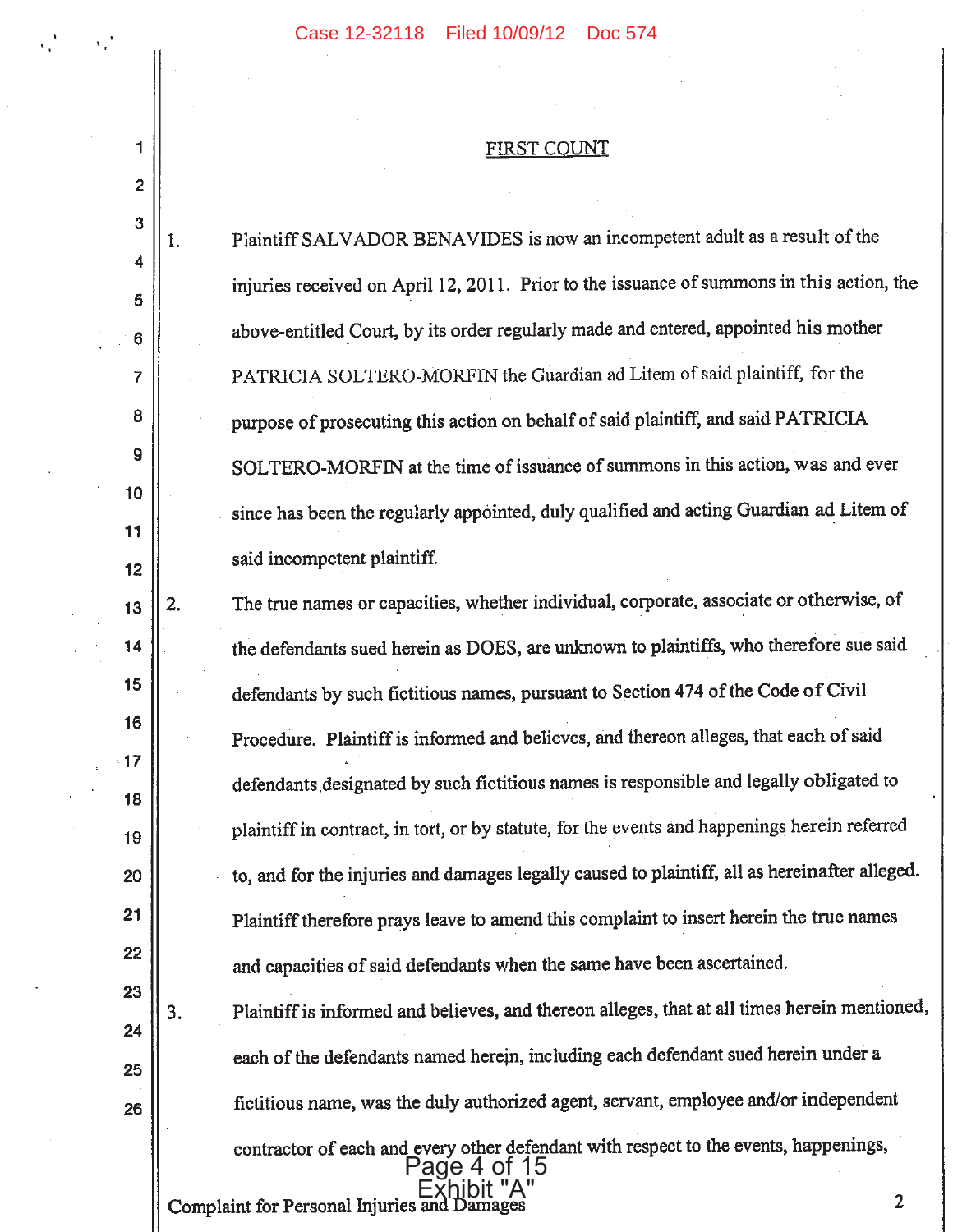$\sim$ 

 $\alpha_{\rm e}^2 = -\alpha_{\rm e}^2$ 

 $\parallel$ 

 $\frac{1}{2}$ 

 $\frac{1}{2}$  ,  $\frac{1}{2}$ 

 $\hat{\boldsymbol{\beta}}$ 

 $\sim 10$ 

 $\frac{1}{2} \left( \frac{1}{2} \right)$ 

 $\alpha$  ,  $\beta$ 

 $\frac{1}{\lambda} \frac{1}{\lambda} \frac{1}{\lambda} \frac{1}{\lambda}$  $\sim 10$ 

 $\lambda\in\mathbb{Z}$ 

 $\mathcal{F}^{\pm}$ 

 $\bar{\tau}$ 

 $\hat{\mathcal{L}}$ 

| 1        |    | transactions, occurrences and/or conduct herein alleged, and in acting or omitting to act  |
|----------|----|--------------------------------------------------------------------------------------------|
| 2        |    | with respect thereto as hereinafter alleged, was within the course, scope and authority of |
| 3        |    | such agency, service, employment, and/or contract, and conducting himself, herself, or     |
| 4        |    | itself pursuant to the consent, permission, authorization, and/or ratification of and by   |
| 5<br>6   |    | each and every other defendant, and further that, each and every defendant, as aforesaid,  |
| 7        |    | when acting as a principal, was negligent in the selection, hiring, supervision and/or     |
| 8        |    | control of each and every other defendant as an agent, servant, employee, and/or           |
| 9        |    | independent contractor.                                                                    |
| 10       |    |                                                                                            |
| 11       | 4. | At all times herein mentioned, defendant CITY OF STOCKTON was and now is a                 |
| 12       |    | municipal corporation existing within the jurisdictional confines of the County of San     |
| 13       |    | Joaquin, State of California, and within the jurisdictional confines of the above-entitled |
| 14       |    | court.                                                                                     |
| 15       | 5. | Prior to the filing of this complaint, on September 28, 2011, a claim on behalf of the     |
| 16       |    | plaintiff was duly filed against defendant CITY OF STOCKTON for the injuries and           |
| 17       |    | damages alleged herein, all as required by law. Thereafter, within six months prior to     |
| 18       |    | the filing of this complaint, and specifically, on November 15, 2011, said defendant gave  |
| 19<br>20 |    | notice that said claim was rejected on November 15, 2011.                                  |
|          |    |                                                                                            |
| 21       | 6. | At all times herein mentioned, defendant STATE OF CALIFORNIA was and now is a              |
| 22       |    | sovereign state of the United State of America.                                            |
| 23       | 7. | Prior to the filing of this complaint, and on September 28, 2011, a written claim on       |
| 24       |    | behalf of the plaintiff was duly filed against defendant STATE OF CALIFORNIA for           |
| 25       |    |                                                                                            |
| 26       |    | the damages alleged herein. Thereafter, within six months prior to the filing of this      |
|          |    | complaint, and specifically on November 30, 2011, said defendant gave notice that it had   |
|          |    | Page 5 of 15<br>3<br>Complaint for Personal Injuries and Dibitages                         |
|          |    |                                                                                            |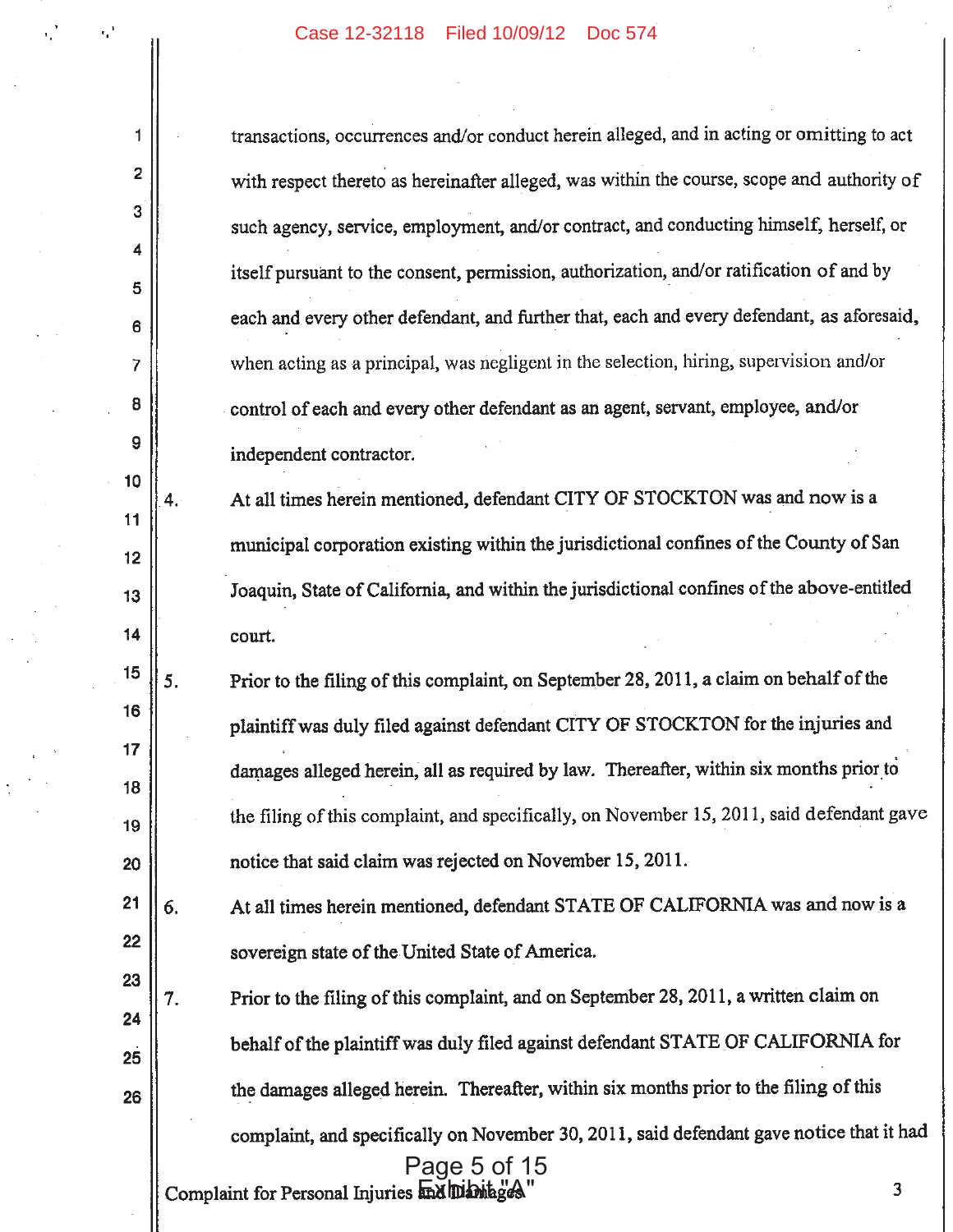rejected said claims on November 17, 2011.

1

 $\overline{2}$ 

3

 $\overline{\mathbf{4}}$ 

5

 $6\phantom{1}$ 

 $\overline{7}$ 

8

9

10

 $11$ 

 $12$ 

At all times herein mentioned Martin Luther King Boulevard (formerly known as 8. Charter Way) and Sutter Street are intersecting public streets and highways running in a generally east/west and north/south direction respectively in the City of Stockton, County of San Joaquin, State of California.

On or about April 12, 2011, and prior thereto, defendants, and each of them, designed, 9. constructed, owned, possessed, operated, maintained, and controlled said Martin Luther King Boulevard and said Sutter Street, the intersection thereof, the approaches thereto, and the various traffic control and traffic warning devices and instrumentalities appurtenant thereto.

On or about April 12, 2011, and for some time prior thereto, the defendants, and each of 10.  $13$ them, by and through their agents, servants, employees and independent contractors, so 14 15 negligently designed, constructed, owned, operated, controlled, maintained, repaired, and 16 equipped the intersection of Martin Luther King Boulevard (Charter Way) and Sutter  $17$ Street and the appurtenances thereon, in Stockton, California, such that the same was 18 caused and allowed to be, and was, in a dangerous and defective condition, and 19 constituted a concealed trap for the users thereof, in that, among other things there were 20 21 uncontrolled, unwarranted, unsuitable, unsafe and inadequate left turn lanes at a 22 congested uncontrolled intersection where traffic volumes, traffic speeds, and a history of 23 a high number of accidents determined that said left turn lanes should not be maintained 24 and left turns should be prohibited; there was a failure to provide adequate time for 25 vehicles to safely turn on or cross said intersection; there was a failure to block off 26 turning movements and straight-through traffic by extending the raised median through Page 6 of 15

Complaint for Personal Injuries axil Daniage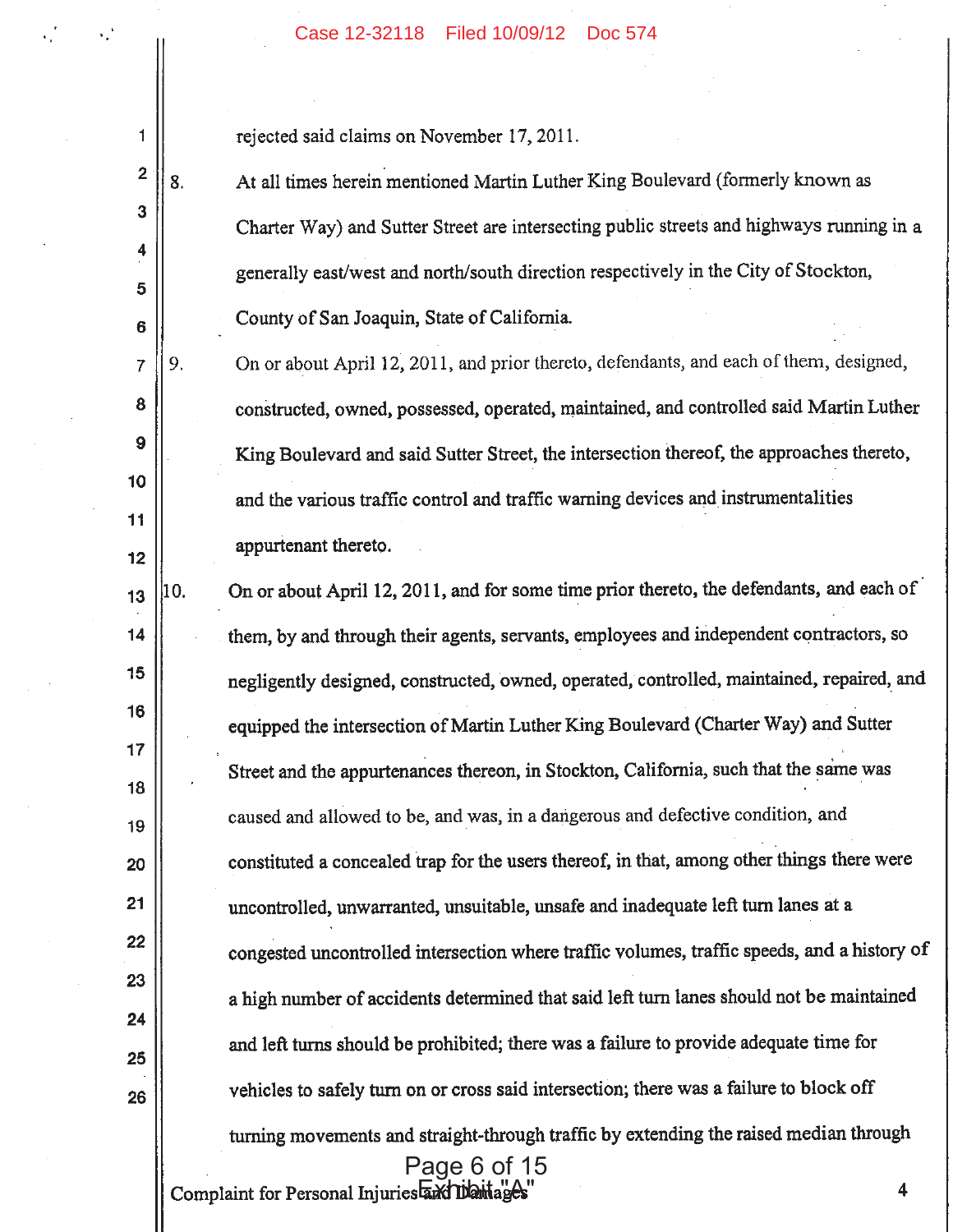$\mathbf{1}$ 

 $\overline{2}$ 

3

4

5

 $6\phantom{1}$ 

 $\overline{7}$ 

8

9

10

11

 $12$ 

13

14

15

16

 $17$ 

18

19

20

 $21$ 

22

23

24

25

26

the intersection to prevent and eliminate the high number of right-of-way violations, right angle and broadside collisions; visual obstructions including signs and objects in the median, on the sidewalks, and on the approaches to the intersection were allowed, thereby causing unsafe and reduced sight distances for traffic; there were sight distance limitations for traffic proceeding through the intersection or turning in the intersection and there was a failure to install controlled left turn lanes and traffic signals, a failure to prevent vehicles from making left turns, a failure to warn traffic of turning vehicles, a failure to install adequate signs, pavement markings, delineations, flashing lights, beacons, warnings and traffic controls so as to allow traffic to safely pass through said intersection.

Said intersection and roadway constituted a concealed trap for motorists and pedestrians thereon and there were inadequate signs, warnings and other devices to safely control the movement of traffic and pedestrians at said location. Other conditions as yet unknown may have contributed to the dangerous and defective character of said public property and claimant will pray leave to assert same as they become known. By reason of the foregoing, said public property was in a dangerous and defective condition, creating a substantial risk of harm to persons using same with due care in a manner in which it was reasonably foreseeable said public property would be used; that said public entity was further negligent in that, by and through its agents, servants, employees and independent contractors, it knew, or in the exercise of ordinary care should have known, of the dangerous condition of said public property, and of the risk of injury created thereby, and nevertheless failed to remedy said condition, although having a reasonable opportunity to do so.

Complaint for Personal Injuries had blanage Page 7 of 15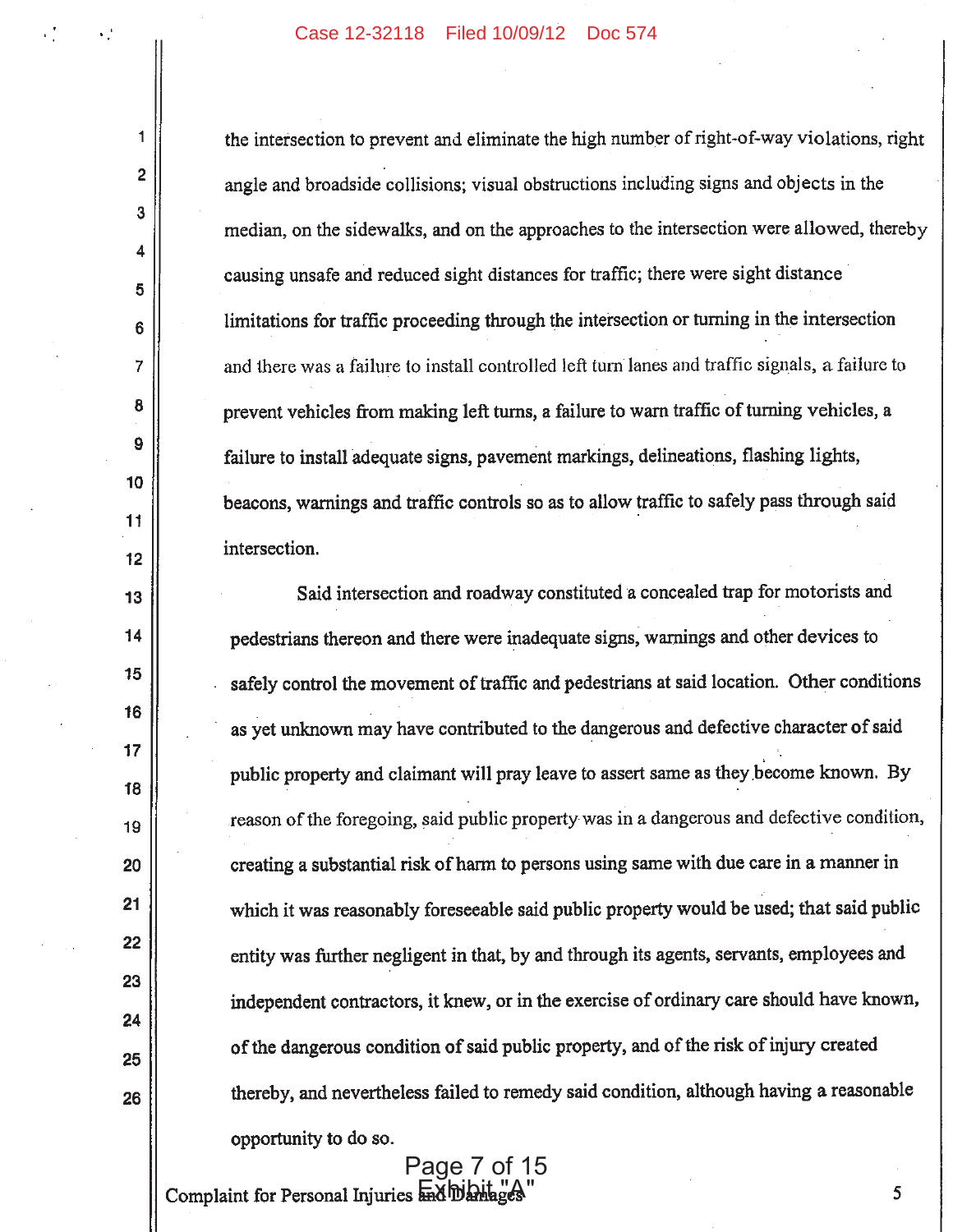$\mathbf{1}$ 

 $\overline{2}$ 

3

 $\blacktriangle$ 

5

6

 $\overline{7}$ 

8

 $13$ 

 $14$ 

 $15$ 

16

 $17$ 

18

19

| By reason of the foregoing, said public property was in a dangerous and                      |
|----------------------------------------------------------------------------------------------|
| defective condition, constituting, in various respects, a concealed trap for motorists using |
| same, and creating a substantial risk of harm to persons using same, and the property        |
| adjacent thereto, with due care in a manner in which it was reasonably foreseeable said      |
| public property would be used. Further, said dangerous and defective condition of said       |
| public property created a reasonably foreseeable risk of the kind of injury which is herein  |
| alleged.                                                                                     |

- $\overline{9}$ At the time and place hereinabove set forth, a 1998 Kawasaki 750 motorcycle, California 11.  $10$ license 17W4024, driven by plaintiff, was being operated in an eastbound direction  $11$ along and upon said Martin Luther King Boulevard.  $12$ 
	- As a direct and legal result of the negligence and carelessness of said defendants, and 12. each of them, and the dangerous and defective condition of public property and the concealed trap, as aforesaid, the said 1998 Kawasaki 750 motorcycle collided with an unknown vehicle identified as a Toyota Camry automobile making a left turn from westbound Martin Luther King Boulevard to southbound Sutter Street in the City of Stockton, California, causing plaintiff to sustain the severe and permanent personal injuries hereinafter alleged.
- $21$ As a direct and legal result of the negligence and carelessness of said defendants, and 13. 22 each of them, and the dangerous and defective condition of public property and the 23 concealed trap, as aforesaid, and the collision thereby caused as hereinabove set forth, 24 plaintiff was injured in his health, strength and activity, sustaining injury to his body and 25 shock and injury to his nervous system and person, all of which injuries have caused and 26 continue to cause each plaintiff great mental, physical and nervous pain and suffering. Page 8 of 15 Complaint for Personal Injuries and Damage 6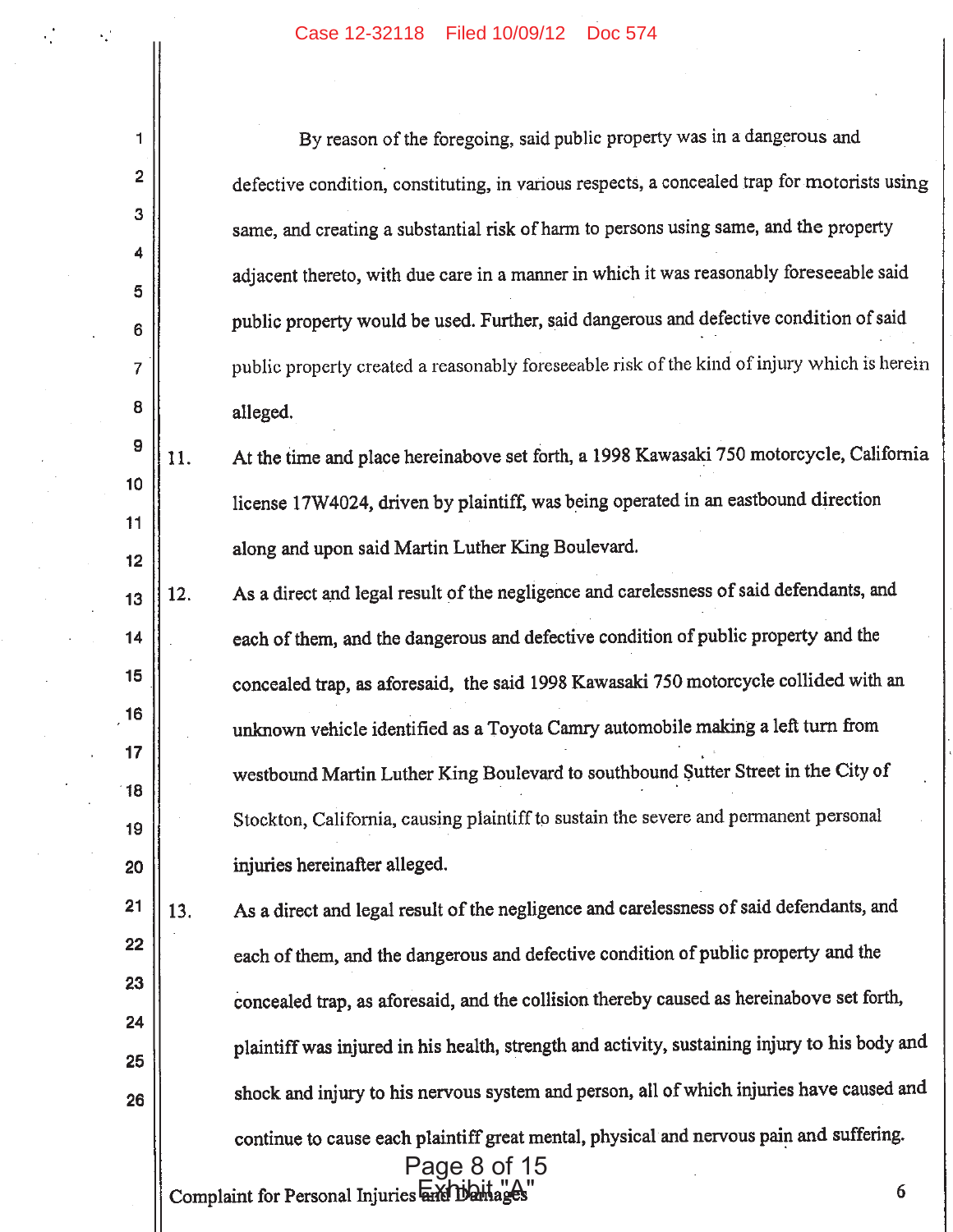$\mathbf{1}$ 

 $\overline{2}$ 

3

4

5

 $\overline{7}$ 

8

 $9$ 

11

 $13$ 

 $14$ 

15

16

 $17$ 

18

Plaintiff is informed and believes, and on such information and belief alleges, that said injuries will result in some permanent disability to him. By reason of the foregoing, said plaintiff has sustained general damages in a sum in excess of the jurisdictional minimum of the Superior Court.

As a further direct and legal result of the negligence and carelessness of said defendants, 14.  $6\phantom{1}$ and each of them, of the dangerous and defective condition of public property and the concealed trap, as aforesaid, and the collision and resulting injuries thereby caused to plaintiff, as hereinabove set forth, said plaintiff has been required to and has employed 10 physicians, surgeons, hospitals, and various other health care practitioners to examine, care for, and treat him, and has thereby necessarily incurred medical and incidental  $12$ expenses. Plaintiff is informed and believes, and thereon alleges, that he will continue to incur such expenses for an indefinite period of time in the future. The various amounts of such medical and incidental expenses are unknown to plaintiff at this time, wherefore said plaintiff will ask leave to amend this pleading to set forth said amounts when the same have been ascertained, or upon proof thereof at trial.

As a further direct and legal result of the negligence and carelessness of said defendants, 15. 19 and each of them, of the dangerous and defective condition of public property and the 20  $21$ concealed trap, as aforesaid, and the collision and resulting injuries thereby caused to 22 plaintiff as hereinabove set forth, said plaintiff has sustained injury and damage to his 23 earnings and/or earning capacity, and said plaintiff is informed and believes, and thereon 24 alleges, that he will continue to sustain such damage in the future, all to his further 25 damage in an amount presently unknown, wherefore plaintiff will each pray leave to 26 amend this complaint to insert the amount of said damage when the same has been ascer-Page 9 of 15

Complaint for Personal Injuries mahibilitages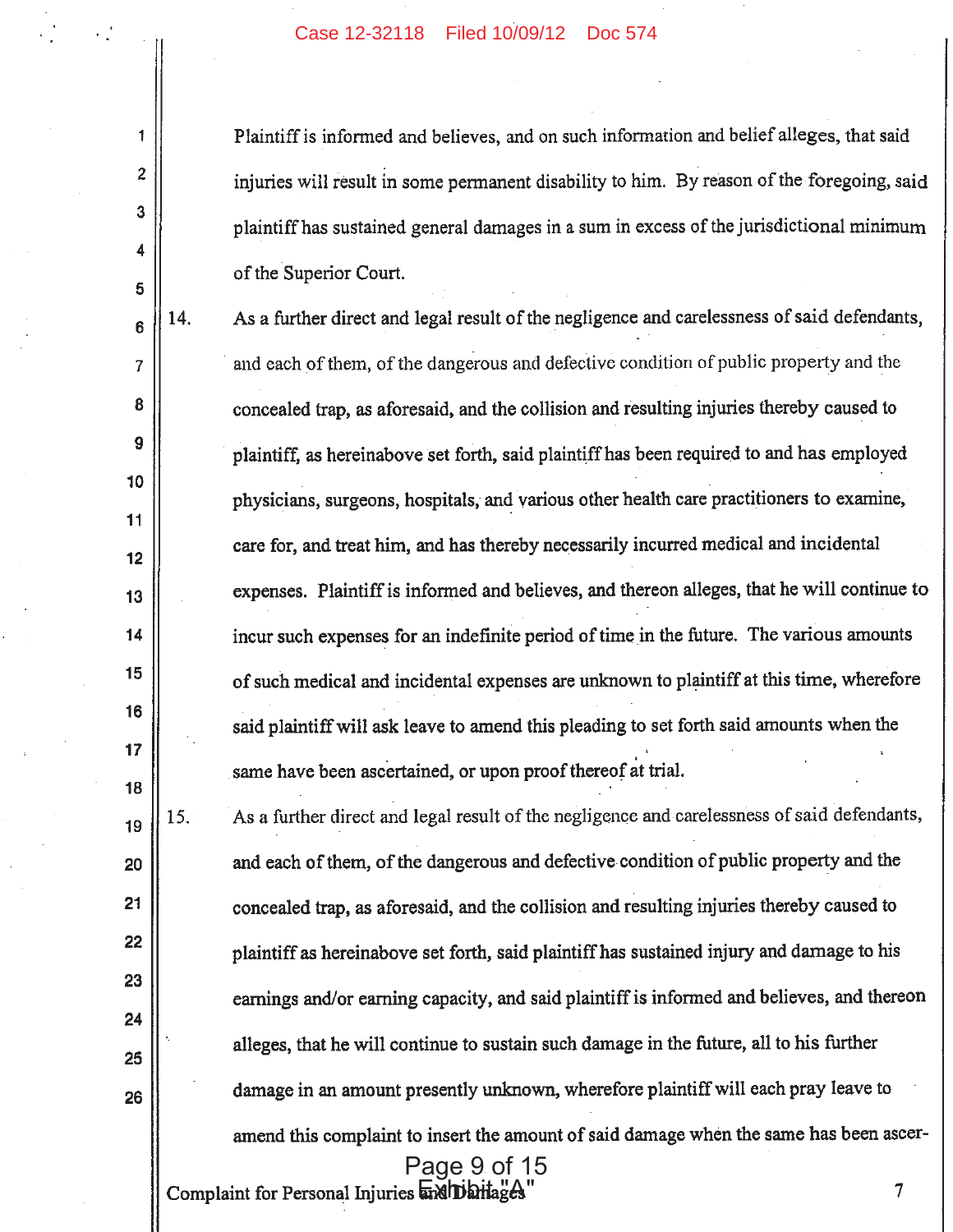$\blacksquare$ tained, or upon proof thereof at trial.  $\overline{2}$ WHEREFORE, plaintiff prays judgment against the defendants, and each of them, as 3 hereinafter set forth. 4 **SECOND COUNT** 5 16. Plaintiff refers to the allegations of paragraphs 1, 2, 3, 4, 5, 6, 7, 8, 9 and 11 of this  $6\phantom{1}$ Complaint, and incorporate the same herein by reference as if fully set forth at this point.  $\overline{7}$ 8 17. On or about April 12, 2011, and for some time prior thereto, the defendants, and each of 9 them, by and through their agents, servants, employees and independent contractors, so 10 negligently designed, constructed, owned, operated, controlled, maintained, repaired, and  $11$ equipped the intersection of Martin Luther King Boulevard (Charter Way) and Sutter  $12$ Street and the appurtenances thereon, in Stockton, California, such that the same was  $13$  $14$ caused and allowed to be, and was, in a dangerous and defective condition, and 15 constituted a concealed trap for the users thereof, in that, among other things there were 16 uncontrolled, unwarranted, unsuitable, unsafe and inadequate left turn lanes at a 17 congested uncontrolled intersection where traffic volumes, traffic speeds, and a history 18 of a high number of accidents determined that said left turn lanes should not be 19 maintained and left turns should be prohibited; there was a failure to provide adequate 20  $21$ time for vehicles to safely turn on or cross said intersection; there was a failure to block 22 off turning movements and straight-through traffic by extending the raised median 23 through the intersection to prevent and eliminate the high number of right-of-way 24 violations, right angle and broadside collisions; visual obstructions including signs and 25 objects in the median, on the sidewalks, and on the approaches to the intersection were 26 allowed, thereby causing unsafe and reduced sight distances for traffic; there were sight Page 10 of 15 Complaint for Personal Injuries and Dahlages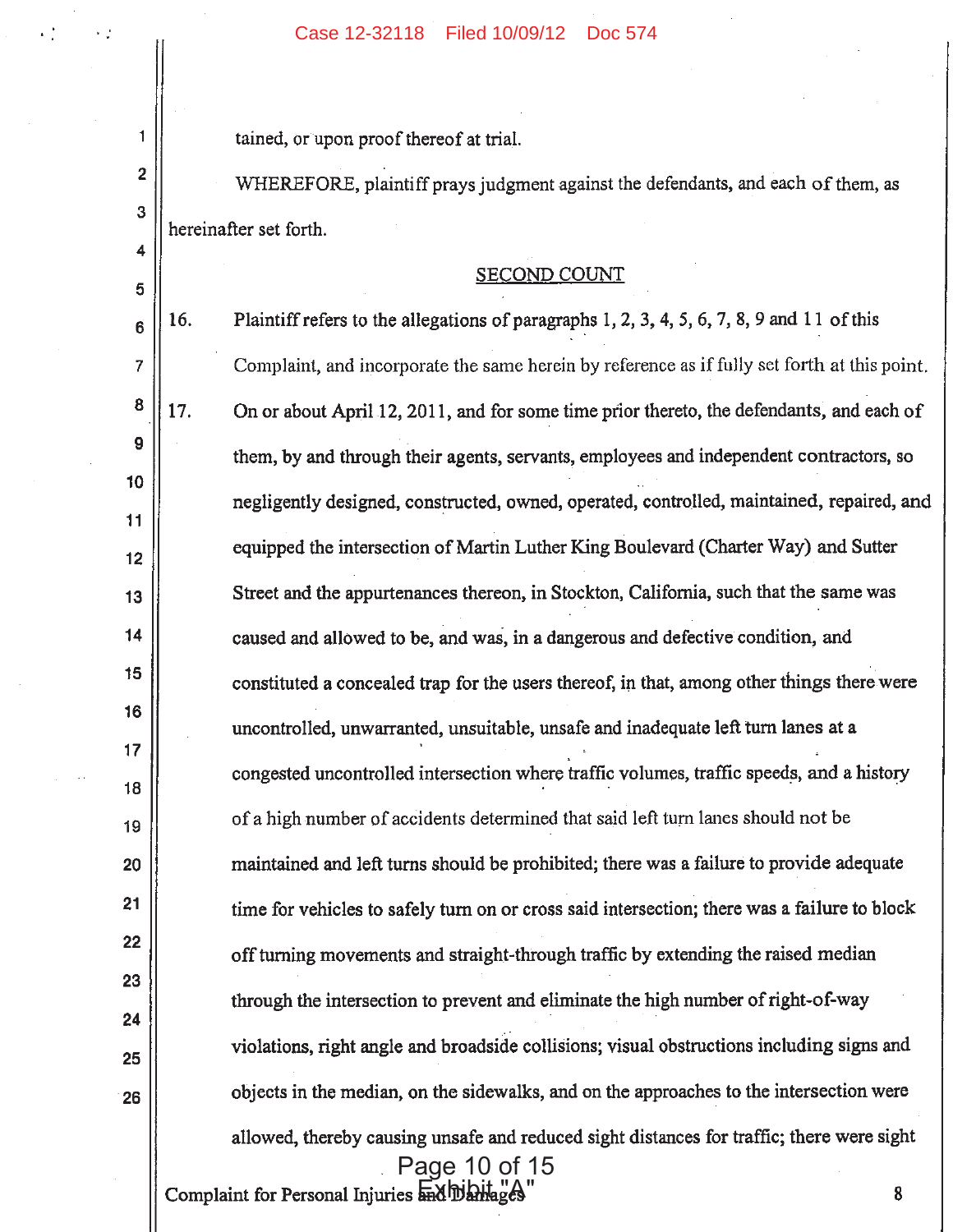## Case 12-32118 Filed 10/09/12 Doc 574

1

 $\overline{2}$ 

3

 $\overline{\mathbf{4}}$ 

5

6

7

8

9

 $10$ 

11

 $12$ 

13

14

15

16

 $17$ 

18

19

20

21

22

23

24

25

26

distance limitations for traffic proceeding through the intersection or turning in the intersection and there was a failure to install controlled left turn lanes and traffic signals. a failure to prevent vehicles from making left turns, a failure to warn traffic of turning vehicles, a failure to install adequate signs, pavement markings, delineations, flashing lights, beacons, warnings and traffic controls so as to allow traffic to safely pass through said intersection.

Said intersection and roadway constituted a concealed trap for motorists and pedestrians thereon and there were inadequate signs, warnings and other devices to safely control the movement of traffic and pedestrians at said location. Other conditions as yet unknown may have contributed to the dangerous and defective character of said public property and claimant will pray leave to assert same as they become known. By reason of the foregoing, said public property was in a dangerous and defective condition, creating a substantial risk of harm to persons using same with due care in a manner in which it was reasonably foreseeable said public property would be used; that said public entity was further negligent in that, by and through its agents, servants, employees and independent contractors, it knew, or in the exercise of ordinary care should have known, of the dangerous condition of said public property, and of the risk of injury created thereby, and nevertheless failed to remedy said condition, although having a reasonable opportunity to do so.

By reason of the foregoing, said public property was in a dangerous and defective condition, constituting, in various respects, a concealed trap for motorists using same, and creating a substantial risk of harm to persons using same, and the property adjacent thereto, with due care in a manner in which it was reasonably foreseeable said Page 11 of 15 Complaint for Personal Injuries and Dunlages 9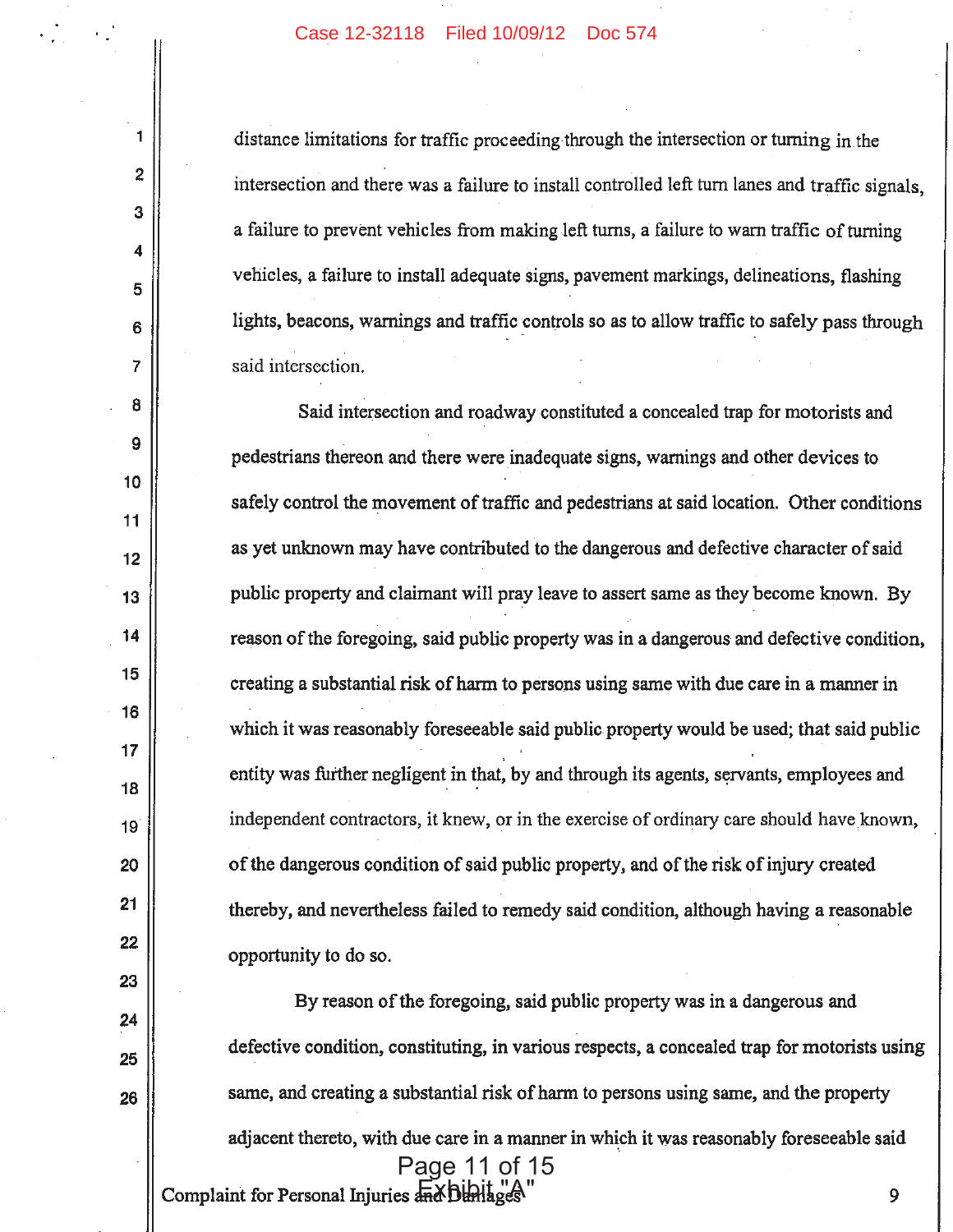$\uparrow$ 

 $\overline{2}$ 

3

4

5

6

7

8

9

 $10$ 

 $11$ 

 $12$ 

 $13$ 

14

15

16

17

18

19

20

 $21$ 

22

23

24

25

26

public property would be used. Further, said dangerous and defective condition of said public property created a reasonably foreseeable risk of the kind of injury which is herein alleged.

18. Defendants, and each of them, directly, and/or by and through their respective agents, servants, employees, and/or independent contractors, had actual knowledge of the existence of said condition, and knew or should have known of it dangerous character, a sufficient period of time prior to April 12, 2011, to have taken measures to eliminate or correct same prior to the occurrence of the accident herein described.

19. Plaintiff is informed and believes, and thereon alleges, that even if said dangerous and defective condition of public property was not actually known to defendants, and to each of them, defendants, and each of them, directly, and/or by and through their respective agents, servants, employees, and/or independent contractors, had constructive notice of said dangerous and defective condition of public property, in that said condition had existed for such a period of time and was of such an obvious nature that the defendants, and each of them, in the exercise of due care should have, and a reasonably adequate inspection system maintained and operated with due care would have, discovered the condition and its dangerous character a sufficient time prior to April 12, 2011, for defendants, and each of them, to have taken measures to eliminate or correct same prior to the occurrence of the accident herein described.

20. As a direct and legal result of the negligence and carelessness of said defendants, and each of them, and the dangerous and defective condition of public property and the concealed trap, as aforesaid, the said 1998 Kawasaki 750 motorcycle collided with an unknown vehicle identified as a Toyota Camry automobile making a left turn from Page 12 of 15 Complaint for Personal Injuries and Diamages 10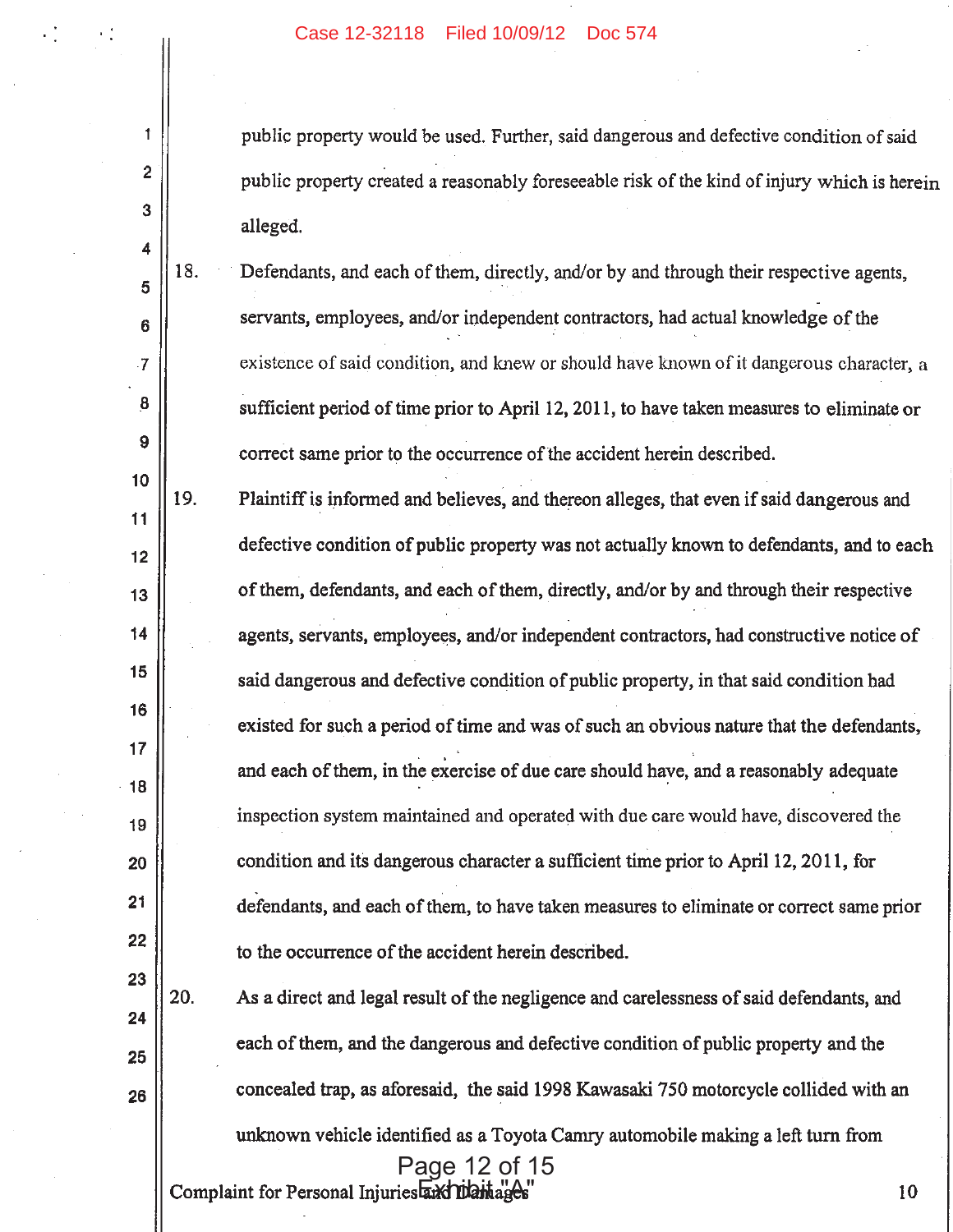westbound Martin Luther King Boulevard to southbound Sutter Street in the City of Stockton, California, causing plaintiff to sustain the severe and permanent personal injuries hereinafter alleged.

5 6

 $\overline{7}$ 

8

9

10

11

 $12$ 

13

14

15

16

 $17$ 

18

19

20

 $21$ 

22

23

24

25

26

 $\mathbf{1}$ 

 $\overline{2}$ 

3

4

21. As a direct and legal result of the negligence and carelessness of said defendants, and each of them, and the dangerous and defective condition of public property and the concealed trap, as aforesaid, and the collision thereby caused as hereinabove set forth, plaintiff was injured in his health, strength and activity, sustaining injury to his body and shock and injury to his nervous system and person, all of which injuries have caused and continue to cause each plaintiff great mental, physical and nervous pain and suffering. Plaintiff is informed and believes, and on such information and belief alleges, that said injuries will result in some permanent disability to him. By reason of the foregoing, said plaintiff has sustained general damages in a sum in excess of the jurisdictional minimum of the Superior Court.

As a further direct and legal result of the negligence and carelessness of said defendants, 22. and each of them, of the dangerous and defective condition of public property and the concealed trap, as aforesaid, and the collision and resulting injuries thereby caused to plaintiff, as hereinabove set forth, said plaintiff has been required to and has employed physicians, surgeons, hospitals, and various other health care practitioners to examine, care for, and treat him, and has thereby necessarily incurred medical and incidental expenses. Plaintiff is informed and believes, and thereon alleges, that he will continue to incur such expenses for an indefinite period of time in the future. The various amounts of such medical and incidental expenses are unknown to plaintiff at this time, wherefore said plaintiff will ask leave to amend this pleading to set forth said amounts when the Page 13 of 15

Complaint for Personal Injuries and Damage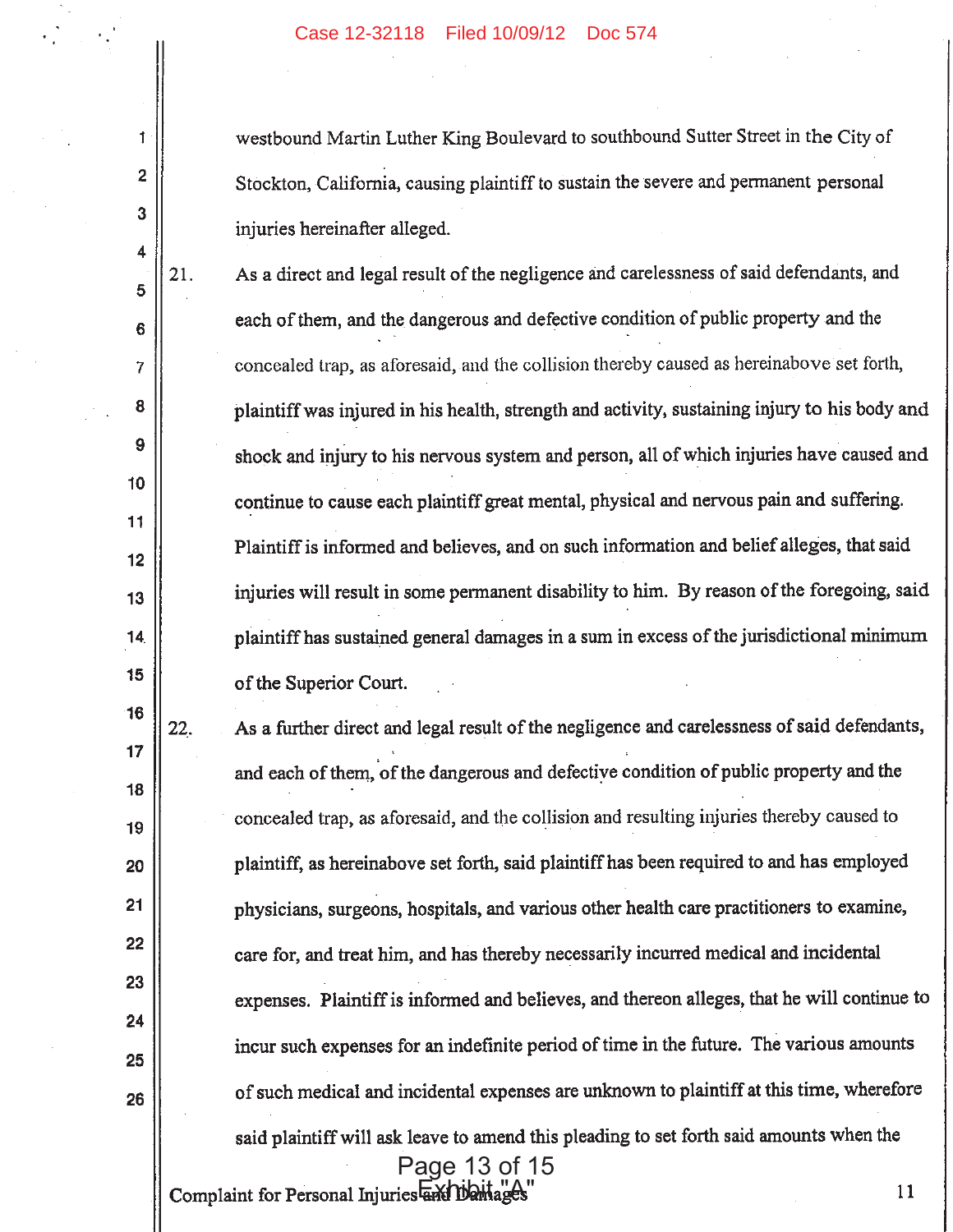$\sim$ 

 $\sim$ 

 $\label{eq:2.1} \frac{1}{\sqrt{2}}\sum_{i=1}^n\frac{1}{\sqrt{2}}\sum_{i=1}^n\frac{1}{\sqrt{2}}\sum_{i=1}^n\frac{1}{\sqrt{2}}\sum_{i=1}^n\frac{1}{\sqrt{2}}\sum_{i=1}^n\frac{1}{\sqrt{2}}\sum_{i=1}^n\frac{1}{\sqrt{2}}\sum_{i=1}^n\frac{1}{\sqrt{2}}\sum_{i=1}^n\frac{1}{\sqrt{2}}\sum_{i=1}^n\frac{1}{\sqrt{2}}\sum_{i=1}^n\frac{1}{\sqrt{2}}\sum_{i=1}^n\frac$ 

|  |             | Case 12-32118 Filed 10/09/12<br>Doc 574                                                            |
|--|-------------|----------------------------------------------------------------------------------------------------|
|  | 1           | same have been ascertained, or upon proof thereof at trial.                                        |
|  | $\mathbf 2$ | As a further direct and legal result of the negligence and carelessness of said defendants,<br>23. |
|  | 3           | and each of them, of the dangerous and defective condition of public property and the              |
|  | 4           |                                                                                                    |
|  | 5           | concealed trap, as aforesaid, and the collision and resulting injuries thereby caused to           |
|  | 6           | plaintiff as hereinabove set forth, said plaintiff has sustained injury and damage to his          |
|  | 7           | earnings and/or earning capacity, and said plaintiff is informed and believes, and thereon         |
|  | 8           | alleges, that he will continue to sustain such damage in the future, all to his further            |
|  | 9           | damage in an amount presently unknown, wherefore plaintiff will each pray leave to                 |
|  | 10          | amend this complaint to insert the amount of said damage when the same has been ascer-             |
|  | 11          | tained, or upon proof thereof at trial.                                                            |
|  | 12          | WHEREFORE, plaintiff prays judgment against the defendants, and each of them, as                   |
|  | 13          |                                                                                                    |
|  | 14          | follows:                                                                                           |
|  | 15<br>16    | For general damages in favor of plaintiff in an amount in excess of the<br>1.                      |
|  | 17          | jurisdictional minimum of the Superior Court.                                                      |
|  | 18          | For special damages for medical and related expenses incurred for the care and<br>2.               |
|  | 19          | treatment of plaintiff and for future medical, caretaking and related expenses in a                |
|  | 20          | sum according to proof.                                                                            |
|  | 21          | For special damages for damage to earnings and earning capacity of plaintiff in a<br>3.            |
|  | 22          | sum according to proof.                                                                            |
|  | 23          | For prejudgment interest at ten percent (10%) per annum, pursuant to the<br>4.                     |
|  | 24          |                                                                                                    |
|  | 25          | provisions of Civil Code, Sections 3287, 3288 and 3291, or any of them.                            |
|  | 26          | For costs of suit incurred herein.<br>5.                                                           |
|  |             | $\frac{1}{2}$<br>Page 14 of 15<br>Complaint for Personal Injuries and Damages<br>12                |